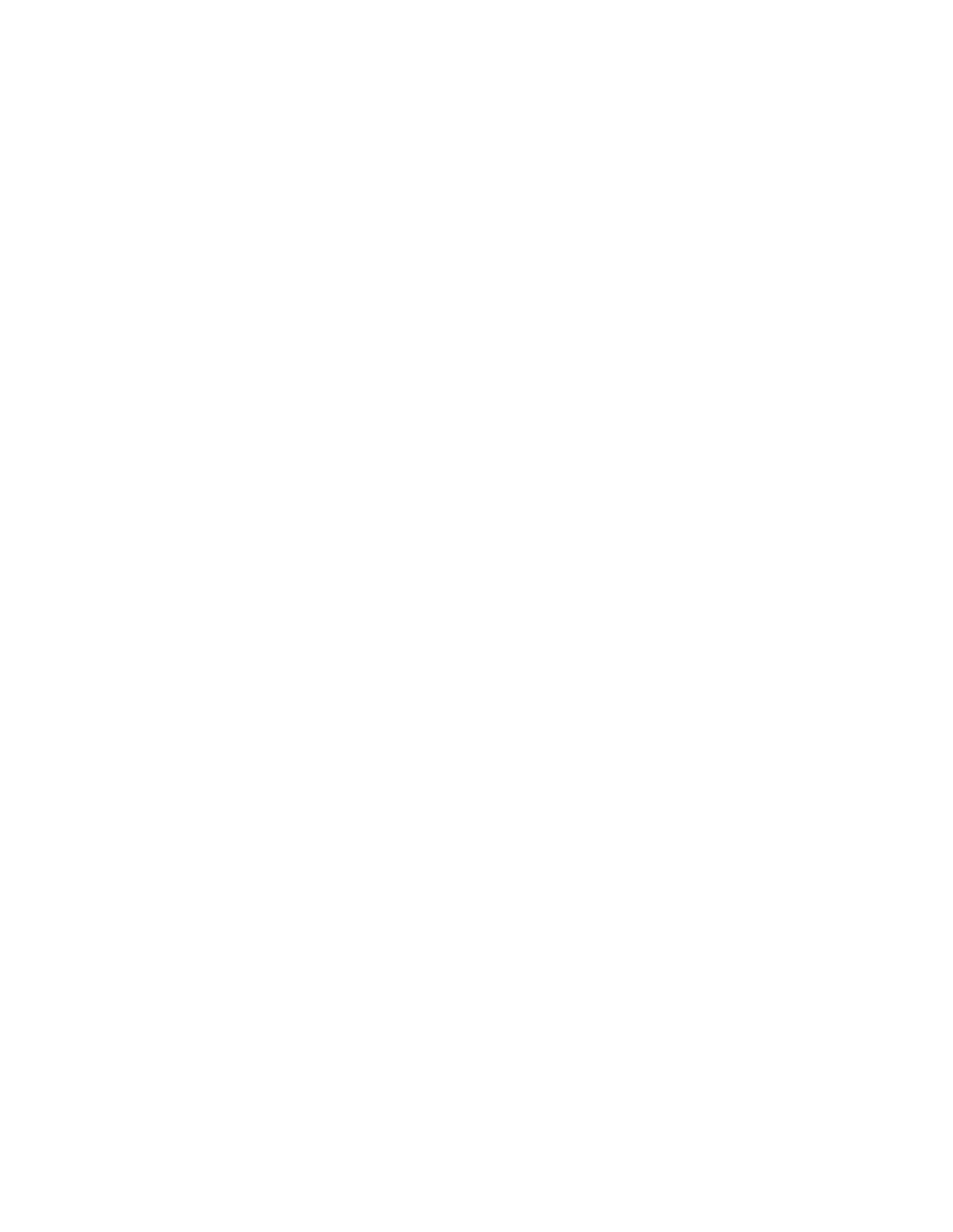<u>CHC - 4Base-Scorecard: WSGm7 11-02-16 - CHC 8 @ CLE 7 .</u><br>W: Chapman - L: Shaw - Sv: Montgomery - Cubs World Series Champs - Ben Zobrist is WS MVP & Cubs Game 7 Top Contributor \* \*



| CHC - 4BaseScore - Player 4Score by Batting Order<br>WSGm7 11-02-16 - CHC 8 @ CLE 7<br>W: Chapman - L: Shaw - Sv: Montgomery - Cubs World Series Champs - Ben Zobrist is WS MVP & Cubs Game 7 Top Contributor |      |              |                 |                         |          |    |                  |   |                      |                |   |  |  |  |  |
|---------------------------------------------------------------------------------------------------------------------------------------------------------------------------------------------------------------|------|--------------|-----------------|-------------------------|----------|----|------------------|---|----------------------|----------------|---|--|--|--|--|
|                                                                                                                                                                                                               |      |              |                 |                         |          |    | <b>Bat Order</b> |   |                      |                |   |  |  |  |  |
| Player                                                                                                                                                                                                        | Team | Position     | $\mathbf{1}$    | $\overline{2}$          | 3        | 4  | 5                | 6 | $\overline{7}$       | 8              | 9 |  |  |  |  |
| Zobrist                                                                                                                                                                                                       | CHC  | LF           |                 |                         |          |    | 13               |   |                      |                |   |  |  |  |  |
| <b>Rizzo</b>                                                                                                                                                                                                  | CHC  | 1B           |                 |                         |          | 12 |                  |   |                      |                |   |  |  |  |  |
| Fowler                                                                                                                                                                                                        | CHC  | CF           | 10 <sup>°</sup> |                         |          |    |                  |   |                      |                |   |  |  |  |  |
| <b>Baez</b>                                                                                                                                                                                                   | CHC  | 2B           |                 |                         |          |    |                  |   |                      |                | 9 |  |  |  |  |
| <b>Bryant</b>                                                                                                                                                                                                 | CHC  | 3B           |                 |                         | $\bf{9}$ |    |                  |   |                      |                |   |  |  |  |  |
| <b>Ross</b>                                                                                                                                                                                                   | CHC  | C-Dsub       |                 |                         |          |    |                  |   | 9                    |                |   |  |  |  |  |
| Contreras                                                                                                                                                                                                     | CHC  | C            |                 |                         |          |    |                  |   | $5\phantom{.0}$      |                |   |  |  |  |  |
| <b>Montero</b>                                                                                                                                                                                                | CHC  | C-Dsub       |                 |                         |          |    |                  |   | $5\phantom{.0}$      |                |   |  |  |  |  |
| <b>Russell</b>                                                                                                                                                                                                | CHC  | SS           |                 |                         |          |    |                  | 4 |                      |                |   |  |  |  |  |
| Schwarber-Almora                                                                                                                                                                                              | CHC  | DH+PR-<br>DH |                 | $\overline{\mathbf{4}}$ |          |    |                  |   |                      |                |   |  |  |  |  |
| Heyward                                                                                                                                                                                                       | CHC  | <b>RF</b>    |                 |                         |          |    |                  |   |                      | $\overline{2}$ |   |  |  |  |  |
| Ross-Coghlan                                                                                                                                                                                                  | CHC  | $C+PR$       |                 |                         |          |    |                  |   | $\blacktriangleleft$ |                |   |  |  |  |  |
| Schwarber                                                                                                                                                                                                     | CHC  | DH           |                 | 1                       |          |    |                  |   |                      |                |   |  |  |  |  |

## Sponsored By



GO - Meal and Fitness Tracker By Iolo https://itunes.apple.com/us/app/go-meal-and-fitness-track-er/id785910082?mt=8

# CHC - 4Score Box - Player Totals<br>W: Chapman - L: Shaw - Sv: Montgomery - CubS World Series Champs - Ben Zobrist is WS MVP & Cubs Game 7 Top Contributor<br>W: Chapman - L: Shaw - Sv: Montgomery - Cubs World Series Champ

| Player           |        | Team Position | Bat<br>Ord #   | Credit For Run | PA Bases       | <b>BR</b> Bases | <b>Bases Pushed</b> | Player 4Score  | Appearances    | Productivity<br>Rate |
|------------------|--------|---------------|----------------|----------------|----------------|-----------------|---------------------|----------------|----------------|----------------------|
| Zobrist          | CHC LF |               | 5              | $\mathbf{1}$   | 3              | $\overline{4}$  | 5                   | 13             | 5              | 2.600                |
| Rizzo            | CHC 1B |               | 4              | $\mathbf{1}$   | 4              | 3               | 4                   | 12             | 5              | 2.400                |
| Fowler           | CHC CF |               | 1              | $\overline{1}$ | 6              | $-1$            | 4                   | 10             | 5              | 2.000                |
| Baez             | CHC 2B |               | 9              | $\mathbf{1}$   | 4              | $\mathbf 0$     | 4                   | $9\,$          | 5              | 1.800                |
| Bryant           | CHC 3B |               | 3              | $\mathbf 0$    | $\overline{2}$ | 6               | 1                   | 9              | 5              | 1.800                |
| Ross             |        | CHC C-Dsub    | $\overline{7}$ | $\mathbf{1}$   | 4              | $\mathbf 0$     | 4                   | 9              | $\mathbf{1}$   | 9.000                |
| Contreras        | CHC C  |               | $\overline{7}$ | 1              | $\overline{2}$ | $\mathbf 0$     | $\overline{2}$      | 5              | $\overline{2}$ | 2.500                |
| Montero          |        | CHC C-Dsub    | $\overline{7}$ | $\mathbf{1}$   | $\mathbf{1}$   | $\mathbf 0$     | 3                   | 5              | $\mathbf{1}$   | 5.000                |
| Russell          | CHC SS |               | 6              | 1              | 1              | $\mathbf{1}$    | 1                   | 4              | 5              | 0.800                |
| Schwarber-Almora |        | CHC DH+PR     | $\overline{2}$ | $\mathbf{0}$   | $\mathbf{1}$   | 3               | 0                   | 4              | $\mathbf{1}$   | 4.000                |
| Heyward          | CHC RF |               | 8              | 0              | 1              | $\overline{2}$  | $-1$                | $\overline{2}$ | 5              | 0.400                |
| Ross-Coghlan     |        | CHC C+PR      | $\overline{7}$ | $\mathbf{0}$   | $\mathbf{1}$   | $\mathbf 0$     | $\mathbf{0}$        | $\mathbf{1}$   | $\mathbf{1}$   | 1.000                |
| Schwarber        | CHC DH |               | $\overline{2}$ | $\mathsf 0$    | $\overline{2}$ | $\mathbf 0$     | $-1$                | 1              | $\overline{4}$ | 0.250                |
| <b>Totals</b>    |        |               |                | 8              | 32             | 18              | 26                  | 84             | 45             | 1.867                |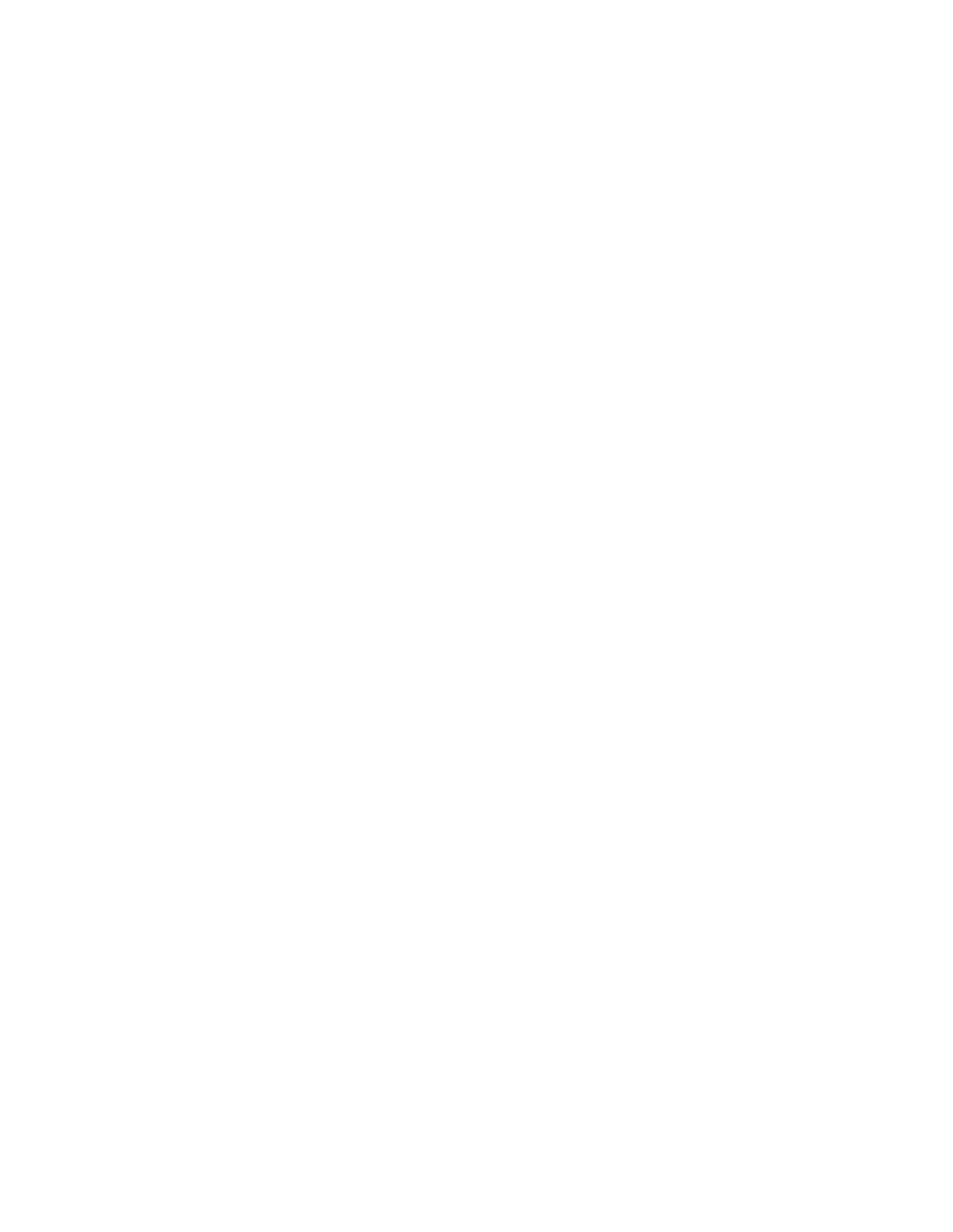#### CHC-4Base-Scorecard:WSGm711-02-16-CHC8@ CLE7 \* W: Chapman - L: Shaw - Sv: Montgomery - Cubs World Series Champs - Ben Zobrist is WS MVP & Cubs Game 7 Top Contributor



| Detail by Bat Order/Player                                                                                                                                                                                                                                                                                                                                                                                                                                                                                                                                                                                                                                                                                                                                                                                                                                                                                                                                                                                                                                                                                                                                                                                                                                                                                                 |        |             |                    |                          |                  |                     |                      |                           |                               |                                                                                                 |              |                     |
|----------------------------------------------------------------------------------------------------------------------------------------------------------------------------------------------------------------------------------------------------------------------------------------------------------------------------------------------------------------------------------------------------------------------------------------------------------------------------------------------------------------------------------------------------------------------------------------------------------------------------------------------------------------------------------------------------------------------------------------------------------------------------------------------------------------------------------------------------------------------------------------------------------------------------------------------------------------------------------------------------------------------------------------------------------------------------------------------------------------------------------------------------------------------------------------------------------------------------------------------------------------------------------------------------------------------------|--------|-------------|--------------------|--------------------------|------------------|---------------------|----------------------|---------------------------|-------------------------------|-------------------------------------------------------------------------------------------------|--------------|---------------------|
| <b>Bat Order</b>                                                                                                                                                                                                                                                                                                                                                                                                                                                                                                                                                                                                                                                                                                                                                                                                                                                                                                                                                                                                                                                                                                                                                                                                                                                                                                           | Player | Position    | Inning             | Play Text                | <b>LOBStatus</b> | Credit For<br>Run   | PA Bases             | <b>BR</b> Bases           | <b>Bases</b><br>Pushed        | Player<br>4Score                                                                                |              |                     |
|                                                                                                                                                                                                                                                                                                                                                                                                                                                                                                                                                                                                                                                                                                                                                                                                                                                                                                                                                                                                                                                                                                                                                                                                                                                                                                                            |        |             | 01                 | .HomeRun CF              |                  | $\mathbf{1}$        | 4                    | $\mathbf 0$               | $\overline{4}$                | 9                                                                                               |              |                     |
|                                                                                                                                                                                                                                                                                                                                                                                                                                                                                                                                                                                                                                                                                                                                                                                                                                                                                                                                                                                                                                                                                                                                                                                                                                                                                                                            |        |             |                    |                          |                  | $\mathsf{O}\xspace$ | $\mathsf{O}\xspace$  | $\mathbf 0$               | $\mathbf 0$                   | $\mathsf{O}\xspace$                                                                             |              |                     |
|                                                                                                                                                                                                                                                                                                                                                                                                                                                                                                                                                                                                                                                                                                                                                                                                                                                                                                                                                                                                                                                                                                                                                                                                                                                                                                                            |        | СF          | 05                 |                          |                  | $\mathbf 0$         | $\mathbf{1}$         | $\mathbf 0$               | $\mathbf 0$                   | $\mathbf{1}$                                                                                    |              |                     |
|                                                                                                                                                                                                                                                                                                                                                                                                                                                                                                                                                                                                                                                                                                                                                                                                                                                                                                                                                                                                                                                                                                                                                                                                                                                                                                                            |        |             | 07                 | 9.Single +CS-2-4         |                  | $\mathsf{O}\xspace$ | $\mathbf{1}$         | $-1$                      | $\mathbf 0$                   | $\mathbb O$                                                                                     |              |                     |
| 9<br>03<br>7.Single +DP'd-6-4-3<br>$\mathbf{1}$<br>Fowler<br>$6 - 3$<br>09<br>Total<br>01<br>6.Single +2ndSB<br>9.Single -Out2nd-9-6<br>03<br>DH<br>6-4-3-DP<br>Schwarber<br>05<br>$\overline{2}$<br>$\overline{7}$<br>07<br><b>Total</b><br>DH+PR-DH<br>10<br>9.Single<br>Schwarber-<br>Almora<br><b>Total</b><br>9<br>01<br>7.Single<br>04<br>3B<br>05<br>Walk<br>$\ensuremath{\mathsf{3}}$<br><b>Bryant</b><br>07<br>Κ<br>8 ProdOut<br>10<br><b>Total</b><br>8<br>01<br>HBP +FO'd-3-6<br>04<br>1B<br>05<br>9.Single -2ndOnThrow<br>4<br>Rizzo<br>$K - 2 - 3$<br>08<br>Walk (IBB)<br>10<br><b>Total</b><br>9<br>01<br>3-6-FO +2ndOnThrow<br>04<br>LF<br>8<br>05<br>5<br>Zobrist<br>3U<br>08<br>7.Double<br>10<br>Total<br>6<br>02<br>8-SacFly<br>04<br>SS<br>3<br>06<br>6<br>Russell<br>3<br>08<br>Walk (IBB)<br>10<br><b>Total</b><br>$\boldsymbol{9}$<br>02<br>С<br>8.Double<br>Contreras<br>04<br><b>Total</b><br>C-Dsub<br>06<br>.HomeRun CF<br>Ross<br>$\overline{7}$<br><b>Total</b><br>$C+PR$<br>Walk +FO'd-4-6<br>09<br>Ross-Coghlan<br><b>Total</b><br>7.Single<br>C-Dsub<br>10<br>Montero<br>Total<br>6<br>02<br>6<br>04<br>RF<br>3U<br>06<br>8<br>Heyward<br>09<br>Κ<br>10<br><b>Total</b><br>$\overline{7}$<br>03<br>.HomeRun R-CF<br>05<br>2B<br>Κ<br>06<br>9<br>Baez<br>K<br>09<br>8<br>10<br><b>Total</b> |        | $\mathbf 0$ | $\mathbf 0$        | $\mathsf{O}\xspace$      | $\mathbf 0$      | $\mathbb O$         |                      |                           |                               |                                                                                                 |              |                     |
|                                                                                                                                                                                                                                                                                                                                                                                                                                                                                                                                                                                                                                                                                                                                                                                                                                                                                                                                                                                                                                                                                                                                                                                                                                                                                                                            |        |             |                    |                          |                  | <u> 1</u>           | $\underline{6}$      | $-1$                      | $\overline{4}$                | 10                                                                                              |              |                     |
|                                                                                                                                                                                                                                                                                                                                                                                                                                                                                                                                                                                                                                                                                                                                                                                                                                                                                                                                                                                                                                                                                                                                                                                                                                                                                                                            |        |             |                    |                          | Left on 2nd      | $\mathsf{O}\xspace$ | $\mathbf{1}$         | $\mathbf{1}$              | $\mathsf 0$                   | $\sqrt{2}$                                                                                      |              |                     |
|                                                                                                                                                                                                                                                                                                                                                                                                                                                                                                                                                                                                                                                                                                                                                                                                                                                                                                                                                                                                                                                                                                                                                                                                                                                                                                                            |        |             |                    |                          |                  | $\mathsf{O}\xspace$ | $\mathbf{1}$         | $-1$                      | $\mathbf 0$                   | $\mathsf 0$                                                                                     |              |                     |
|                                                                                                                                                                                                                                                                                                                                                                                                                                                                                                                                                                                                                                                                                                                                                                                                                                                                                                                                                                                                                                                                                                                                                                                                                                                                                                                            |        |             |                    |                          |                  | $\mathsf{O}\xspace$ | $\mathbf 0$          | $\mathsf{O}\xspace$       | $-1$                          | $-1$                                                                                            |              |                     |
|                                                                                                                                                                                                                                                                                                                                                                                                                                                                                                                                                                                                                                                                                                                                                                                                                                                                                                                                                                                                                                                                                                                                                                                                                                                                                                                            |        |             |                    |                          |                  | $\mathbf 0$         | 0                    | $\mathbf 0$               | $\mathbf 0$                   | $\mathbb O$                                                                                     |              |                     |
|                                                                                                                                                                                                                                                                                                                                                                                                                                                                                                                                                                                                                                                                                                                                                                                                                                                                                                                                                                                                                                                                                                                                                                                                                                                                                                                            |        |             |                    |                          |                  | $\underline{0}$     | $\underline{2}$      | $\underline{0}$           | $\overline{-1}$               | $\underline{\mathbf{1}}$                                                                        |              |                     |
|                                                                                                                                                                                                                                                                                                                                                                                                                                                                                                                                                                                                                                                                                                                                                                                                                                                                                                                                                                                                                                                                                                                                                                                                                                                                                                                            |        |             |                    |                          |                  | $\mathbf 0$         | $\mathbf{1}$         | $\ensuremath{\mathsf{3}}$ | $\mathbf 0$                   | $\sqrt{4}$                                                                                      |              |                     |
|                                                                                                                                                                                                                                                                                                                                                                                                                                                                                                                                                                                                                                                                                                                                                                                                                                                                                                                                                                                                                                                                                                                                                                                                                                                                                                                            |        |             |                    |                          |                  | $\underline{0}$     | $\overline{1}$       | $\overline{3}$            | $\underline{0}$               | $\overline{4}$                                                                                  |              |                     |
|                                                                                                                                                                                                                                                                                                                                                                                                                                                                                                                                                                                                                                                                                                                                                                                                                                                                                                                                                                                                                                                                                                                                                                                                                                                                                                                            |        |             |                    |                          |                  | $\mathsf 0$         | $\mathsf{O}\xspace$  | $\mathbf 0$               | $\mathbf 0$                   | $\mathsf{O}\xspace$                                                                             |              |                     |
|                                                                                                                                                                                                                                                                                                                                                                                                                                                                                                                                                                                                                                                                                                                                                                                                                                                                                                                                                                                                                                                                                                                                                                                                                                                                                                                            |        |             |                    |                          |                  | $\mathbf 0$         | $\mathbf{1}$         | 3                         | $\mathbf 0$                   | $\overline{4}$                                                                                  |              |                     |
|                                                                                                                                                                                                                                                                                                                                                                                                                                                                                                                                                                                                                                                                                                                                                                                                                                                                                                                                                                                                                                                                                                                                                                                                                                                                                                                            |        |             |                    |                          |                  | $\mathbf 0$         | $\mathbf{1}$         | 3                         | $\mathbf 0$                   | $\overline{4}$                                                                                  |              |                     |
|                                                                                                                                                                                                                                                                                                                                                                                                                                                                                                                                                                                                                                                                                                                                                                                                                                                                                                                                                                                                                                                                                                                                                                                                                                                                                                                            |        |             |                    |                          |                  | $\mathbf 0$         | $\mathsf{O}\xspace$  | $\mathbf 0$               | $\mathsf 0$                   | $\mathbf 0$                                                                                     |              |                     |
|                                                                                                                                                                                                                                                                                                                                                                                                                                                                                                                                                                                                                                                                                                                                                                                                                                                                                                                                                                                                                                                                                                                                                                                                                                                                                                                            |        |             |                    |                          |                  | $\mathbf 0$         | $\mathsf{O}\xspace$  | $\mathbf 0$               | $\mathbf{1}$                  | $\mathbf{1}$                                                                                    |              |                     |
|                                                                                                                                                                                                                                                                                                                                                                                                                                                                                                                                                                                                                                                                                                                                                                                                                                                                                                                                                                                                                                                                                                                                                                                                                                                                                                                            |        |             |                    |                          |                  | $\underline{0}$     | $\underline{2}$      | $\underline{6}$           |                               | $\overline{\partial}$                                                                           |              |                     |
|                                                                                                                                                                                                                                                                                                                                                                                                                                                                                                                                                                                                                                                                                                                                                                                                                                                                                                                                                                                                                                                                                                                                                                                                                                                                                                                            |        |             |                    |                          |                  | $\mathbf 0$         | 0                    | $\mathbf 0$               | $\overline{1}$<br>$\mathbf 0$ | $\mathsf{O}\xspace$                                                                             |              |                     |
|                                                                                                                                                                                                                                                                                                                                                                                                                                                                                                                                                                                                                                                                                                                                                                                                                                                                                                                                                                                                                                                                                                                                                                                                                                                                                                                            |        |             |                    |                          |                  | $\mathsf{O}\xspace$ | $\mathbf{1}$         | $\mathsf{O}\xspace$       | $\mathbf{1}$                  | $\sqrt{2}$                                                                                      |              |                     |
|                                                                                                                                                                                                                                                                                                                                                                                                                                                                                                                                                                                                                                                                                                                                                                                                                                                                                                                                                                                                                                                                                                                                                                                                                                                                                                                            |        |             |                    |                          | Left on 2nd      | $\mathbf{1}$        | $\overline{2}$       | $\mathbf 0$               | $\ensuremath{\mathsf{3}}$     | 6                                                                                               |              |                     |
|                                                                                                                                                                                                                                                                                                                                                                                                                                                                                                                                                                                                                                                                                                                                                                                                                                                                                                                                                                                                                                                                                                                                                                                                                                                                                                                            |        |             |                    |                          |                  | $\mathbf 0$         | $\mathsf{O}\xspace$  | $\mathsf{O}\xspace$       | $\mathsf 0$                   | $\mathsf{O}\xspace$                                                                             |              |                     |
|                                                                                                                                                                                                                                                                                                                                                                                                                                                                                                                                                                                                                                                                                                                                                                                                                                                                                                                                                                                                                                                                                                                                                                                                                                                                                                                            |        |             |                    |                          |                  |                     |                      |                           |                               |                                                                                                 |              |                     |
|                                                                                                                                                                                                                                                                                                                                                                                                                                                                                                                                                                                                                                                                                                                                                                                                                                                                                                                                                                                                                                                                                                                                                                                                                                                                                                                            |        |             |                    |                          |                  | $\mathbf 0$         | $\mathbf{1}$         | 3                         | $\mathbf 0$                   | $\sqrt{4}$                                                                                      |              |                     |
|                                                                                                                                                                                                                                                                                                                                                                                                                                                                                                                                                                                                                                                                                                                                                                                                                                                                                                                                                                                                                                                                                                                                                                                                                                                                                                                            |        |             |                    |                          |                  | $\overline{1}$      | $\overline{4}$       | $\overline{3}$            | $\overline{4}$                |                                                                                                 |              |                     |
|                                                                                                                                                                                                                                                                                                                                                                                                                                                                                                                                                                                                                                                                                                                                                                                                                                                                                                                                                                                                                                                                                                                                                                                                                                                                                                                            |        |             |                    |                          |                  | $\mathsf{O}\xspace$ | 0                    | $\mathbf 0$               | $\mathbf 0$                   |                                                                                                 |              |                     |
|                                                                                                                                                                                                                                                                                                                                                                                                                                                                                                                                                                                                                                                                                                                                                                                                                                                                                                                                                                                                                                                                                                                                                                                                                                                                                                                            |        |             |                    |                          |                  | $\mathsf{O}\xspace$ | $\mathbf{1}$         | $\mathsf 3$               | $\mathbf{1}$                  | 12<br>$\mathsf{O}\xspace$<br>$\,$ 5 $\,$<br>$\mathsf{O}\xspace$<br>$\mathsf 0$<br>$\,8\,$<br>13 |              |                     |
|                                                                                                                                                                                                                                                                                                                                                                                                                                                                                                                                                                                                                                                                                                                                                                                                                                                                                                                                                                                                                                                                                                                                                                                                                                                                                                                            |        |             |                    |                          |                  | $\mathsf{O}\xspace$ | $\mathsf{O}\xspace$  | $\mathbf 0$               | $\mathbf 0$                   |                                                                                                 |              |                     |
|                                                                                                                                                                                                                                                                                                                                                                                                                                                                                                                                                                                                                                                                                                                                                                                                                                                                                                                                                                                                                                                                                                                                                                                                                                                                                                                            |        |             |                    |                          |                  | $\mathsf{O}\xspace$ | 0                    | $\mathbf 0$               | $\mathbf 0$                   |                                                                                                 |              |                     |
|                                                                                                                                                                                                                                                                                                                                                                                                                                                                                                                                                                                                                                                                                                                                                                                                                                                                                                                                                                                                                                                                                                                                                                                                                                                                                                                            |        |             |                    |                          | Left on 3rd      | $\mathbf{1}$        | $\overline{2}$       | $\mathbf{1}$              | $\overline{4}$                |                                                                                                 |              |                     |
|                                                                                                                                                                                                                                                                                                                                                                                                                                                                                                                                                                                                                                                                                                                                                                                                                                                                                                                                                                                                                                                                                                                                                                                                                                                                                                                            |        |             |                    |                          |                  | $\overline{1}$      | $\underline{3}$      | $\overline{4}$            | $\overline{5}$                |                                                                                                 |              |                     |
|                                                                                                                                                                                                                                                                                                                                                                                                                                                                                                                                                                                                                                                                                                                                                                                                                                                                                                                                                                                                                                                                                                                                                                                                                                                                                                                            |        |             |                    |                          |                  | $\mathsf{O}\xspace$ | $\mathsf 0$          | $\mathsf{O}\xspace$       | $\mathbf 0$                   | $\mathsf{0}$                                                                                    |              |                     |
|                                                                                                                                                                                                                                                                                                                                                                                                                                                                                                                                                                                                                                                                                                                                                                                                                                                                                                                                                                                                                                                                                                                                                                                                                                                                                                                            |        |             |                    |                          |                  |                     | $\mathbf{1}$         | $\mathsf 0$               | $\mathsf 0$                   | $\mathbf{1}$                                                                                    | $\sqrt{2}$   |                     |
|                                                                                                                                                                                                                                                                                                                                                                                                                                                                                                                                                                                                                                                                                                                                                                                                                                                                                                                                                                                                                                                                                                                                                                                                                                                                                                                            |        |             |                    |                          |                  |                     |                      | $\mathsf{O}\xspace$       | 0                             | $\mathbf 0$                                                                                     | $\mathbf 0$  | $\mathsf{O}\xspace$ |
|                                                                                                                                                                                                                                                                                                                                                                                                                                                                                                                                                                                                                                                                                                                                                                                                                                                                                                                                                                                                                                                                                                                                                                                                                                                                                                                            |        |             |                    |                          |                  |                     | $\mathsf{0}$         | 0                         | $\mathbf 0$                   | $\mathsf{O}\xspace$                                                                             | $\mathsf{0}$ |                     |
|                                                                                                                                                                                                                                                                                                                                                                                                                                                                                                                                                                                                                                                                                                                                                                                                                                                                                                                                                                                                                                                                                                                                                                                                                                                                                                                            |        |             |                    |                          | Left on 2nd      | 0                   | $\mathbf{1}$         | $\mathbf{1}$              | $\mathbf 0$                   | $\overline{2}$                                                                                  |              |                     |
|                                                                                                                                                                                                                                                                                                                                                                                                                                                                                                                                                                                                                                                                                                                                                                                                                                                                                                                                                                                                                                                                                                                                                                                                                                                                                                                            |        |             |                    |                          |                  | $\mathbf{1}$        | $\overline{1}$       | $\overline{1}$            | $\overline{1}$                | $\overline{4}$                                                                                  |              |                     |
|                                                                                                                                                                                                                                                                                                                                                                                                                                                                                                                                                                                                                                                                                                                                                                                                                                                                                                                                                                                                                                                                                                                                                                                                                                                                                                                            |        |             |                    |                          |                  | $\,0\,$             | 0                    | $\mathbf 0$               | $\mathsf{O}\xspace$           | $\overline{\text{o}}$                                                                           |              |                     |
|                                                                                                                                                                                                                                                                                                                                                                                                                                                                                                                                                                                                                                                                                                                                                                                                                                                                                                                                                                                                                                                                                                                                                                                                                                                                                                                            |        |             |                    |                          | Left on 2nd      | 1                   | $\overline{2}$       | $\mathbf 0$               | $\sqrt{2}$                    | $\sqrt{5}$                                                                                      |              |                     |
|                                                                                                                                                                                                                                                                                                                                                                                                                                                                                                                                                                                                                                                                                                                                                                                                                                                                                                                                                                                                                                                                                                                                                                                                                                                                                                                            |        |             |                    |                          |                  | $\overline{1}$      | $\underline{2}$      | $\underline{0}$           | $\overline{2}$                | $\overline{5}$                                                                                  |              |                     |
|                                                                                                                                                                                                                                                                                                                                                                                                                                                                                                                                                                                                                                                                                                                                                                                                                                                                                                                                                                                                                                                                                                                                                                                                                                                                                                                            |        |             |                    |                          |                  | $\mathbf{1}$        | 4                    | $\mathbf 0$               | $\sqrt{4}$                    | $\overline{9}$                                                                                  |              |                     |
|                                                                                                                                                                                                                                                                                                                                                                                                                                                                                                                                                                                                                                                                                                                                                                                                                                                                                                                                                                                                                                                                                                                                                                                                                                                                                                                            |        |             |                    |                          |                  | $\overline{1}$      | $\overline{4}$       | $\underline{0}$           | $\overline{4}$                | $\overline{9}$                                                                                  |              |                     |
|                                                                                                                                                                                                                                                                                                                                                                                                                                                                                                                                                                                                                                                                                                                                                                                                                                                                                                                                                                                                                                                                                                                                                                                                                                                                                                                            |        |             |                    |                          |                  | $\mathbf 0$         | $\mathbf{1}$         | $\mathbf 0$               | $\mathsf 0$                   | $\mathbf{1}$                                                                                    |              |                     |
|                                                                                                                                                                                                                                                                                                                                                                                                                                                                                                                                                                                                                                                                                                                                                                                                                                                                                                                                                                                                                                                                                                                                                                                                                                                                                                                            |        |             |                    |                          |                  | $\underline{0}$     | $\overline{1}$       | $\underline{0}$           | $\underline{0}$               | $\underline{\mathbf{1}}$                                                                        |              |                     |
|                                                                                                                                                                                                                                                                                                                                                                                                                                                                                                                                                                                                                                                                                                                                                                                                                                                                                                                                                                                                                                                                                                                                                                                                                                                                                                                            |        |             |                    |                          | Left on 1st      | $\mathbf{1}$        | $\mathbf{1}$         | $\mathsf{O}\xspace$       | 3                             | $\overline{5}$                                                                                  |              |                     |
|                                                                                                                                                                                                                                                                                                                                                                                                                                                                                                                                                                                                                                                                                                                                                                                                                                                                                                                                                                                                                                                                                                                                                                                                                                                                                                                            |        |             |                    |                          |                  | $\overline{1}$      | $\overline{1}$       | $\underline{0}$           | $\underline{3}$               | $\overline{5}$                                                                                  |              |                     |
|                                                                                                                                                                                                                                                                                                                                                                                                                                                                                                                                                                                                                                                                                                                                                                                                                                                                                                                                                                                                                                                                                                                                                                                                                                                                                                                            |        |             |                    |                          |                  | $\mathsf{O}\xspace$ | $\mathbf 0$          | $\mathsf{O}\xspace$       | $\mathbf 0$                   | $\overline{\mathbf{0}}$                                                                         |              |                     |
|                                                                                                                                                                                                                                                                                                                                                                                                                                                                                                                                                                                                                                                                                                                                                                                                                                                                                                                                                                                                                                                                                                                                                                                                                                                                                                                            |        |             |                    |                          |                  | $\mathsf{O}\xspace$ | 0                    | $\mathbf 0$               | $\mathsf 0$                   | $\mathsf{O}\xspace$                                                                             |              |                     |
|                                                                                                                                                                                                                                                                                                                                                                                                                                                                                                                                                                                                                                                                                                                                                                                                                                                                                                                                                                                                                                                                                                                                                                                                                                                                                                                            |        |             |                    |                          |                  | $\mathsf{O}\xspace$ | 0                    | $\mathbf 0$               | $\mathbf 0$                   | $\mathsf{O}\xspace$                                                                             |              |                     |
|                                                                                                                                                                                                                                                                                                                                                                                                                                                                                                                                                                                                                                                                                                                                                                                                                                                                                                                                                                                                                                                                                                                                                                                                                                                                                                                            |        |             |                    | 4-6-FO +2ndSB +3rd-2-Err | Left on 3rd      | $\mathbf 0$         | $\mathbf{1}$         | $\overline{2}$            | $-1$                          | $\sqrt{2}$                                                                                      |              |                     |
|                                                                                                                                                                                                                                                                                                                                                                                                                                                                                                                                                                                                                                                                                                                                                                                                                                                                                                                                                                                                                                                                                                                                                                                                                                                                                                                            |        |             |                    |                          |                  | $\mathsf{O}\xspace$ | $\mathbf 0$          | $\mathsf{O}\xspace$       | $\mathsf{O}\xspace$           | $\mathsf{0}$                                                                                    |              |                     |
|                                                                                                                                                                                                                                                                                                                                                                                                                                                                                                                                                                                                                                                                                                                                                                                                                                                                                                                                                                                                                                                                                                                                                                                                                                                                                                                            |        |             |                    |                          |                  | $\underline{0}$     | $\overline{1}$       | $\overline{2}$            | $-1$                          | $\overline{2}$                                                                                  |              |                     |
|                                                                                                                                                                                                                                                                                                                                                                                                                                                                                                                                                                                                                                                                                                                                                                                                                                                                                                                                                                                                                                                                                                                                                                                                                                                                                                                            |        |             |                    |                          |                  | $\mathsf 0$         | 0                    | $\mathsf 0$               | $\mathsf{O}\xspace$           | $\mathsf{O}\xspace$                                                                             |              |                     |
|                                                                                                                                                                                                                                                                                                                                                                                                                                                                                                                                                                                                                                                                                                                                                                                                                                                                                                                                                                                                                                                                                                                                                                                                                                                                                                                            |        |             |                    |                          |                  | $\mathbf{1}$        | 4                    | $\mathbf 0$               | $\overline{4}$                | $\boldsymbol{9}$                                                                                |              |                     |
|                                                                                                                                                                                                                                                                                                                                                                                                                                                                                                                                                                                                                                                                                                                                                                                                                                                                                                                                                                                                                                                                                                                                                                                                                                                                                                                            |        |             |                    |                          |                  | $\boldsymbol{0}$    | 0                    | $\mathsf{O}\xspace$       | $\mathbf 0$                   | $\mathsf{O}\xspace$                                                                             |              |                     |
|                                                                                                                                                                                                                                                                                                                                                                                                                                                                                                                                                                                                                                                                                                                                                                                                                                                                                                                                                                                                                                                                                                                                                                                                                                                                                                                            |        |             |                    |                          |                  | $\mathbf 0$         | 0                    | $\mathbf 0$               | $\mathbf 0$                   | $\mathsf{O}\xspace$                                                                             |              |                     |
|                                                                                                                                                                                                                                                                                                                                                                                                                                                                                                                                                                                                                                                                                                                                                                                                                                                                                                                                                                                                                                                                                                                                                                                                                                                                                                                            |        |             |                    |                          |                  | $\mathbf 0$         | 0                    | $\mathbf 0$               | $\mathbf 0$                   | $\mathsf{O}\xspace$                                                                             |              |                     |
|                                                                                                                                                                                                                                                                                                                                                                                                                                                                                                                                                                                                                                                                                                                                                                                                                                                                                                                                                                                                                                                                                                                                                                                                                                                                                                                            |        |             |                    |                          |                  | $\overline{1}$      |                      | $\underline{0}$           | $\overline{4}$                |                                                                                                 |              |                     |
|                                                                                                                                                                                                                                                                                                                                                                                                                                                                                                                                                                                                                                                                                                                                                                                                                                                                                                                                                                                                                                                                                                                                                                                                                                                                                                                            |        |             | <b>Grand Total</b> |                          |                  | $\underline{8}$     | $\overline{4}$<br>32 | 18                        | 26                            | $\frac{9}{84}$                                                                                  |              |                     |
|                                                                                                                                                                                                                                                                                                                                                                                                                                                                                                                                                                                                                                                                                                                                                                                                                                                                                                                                                                                                                                                                                                                                                                                                                                                                                                                            |        |             |                    |                          |                  |                     |                      |                           |                               |                                                                                                 |              |                     |